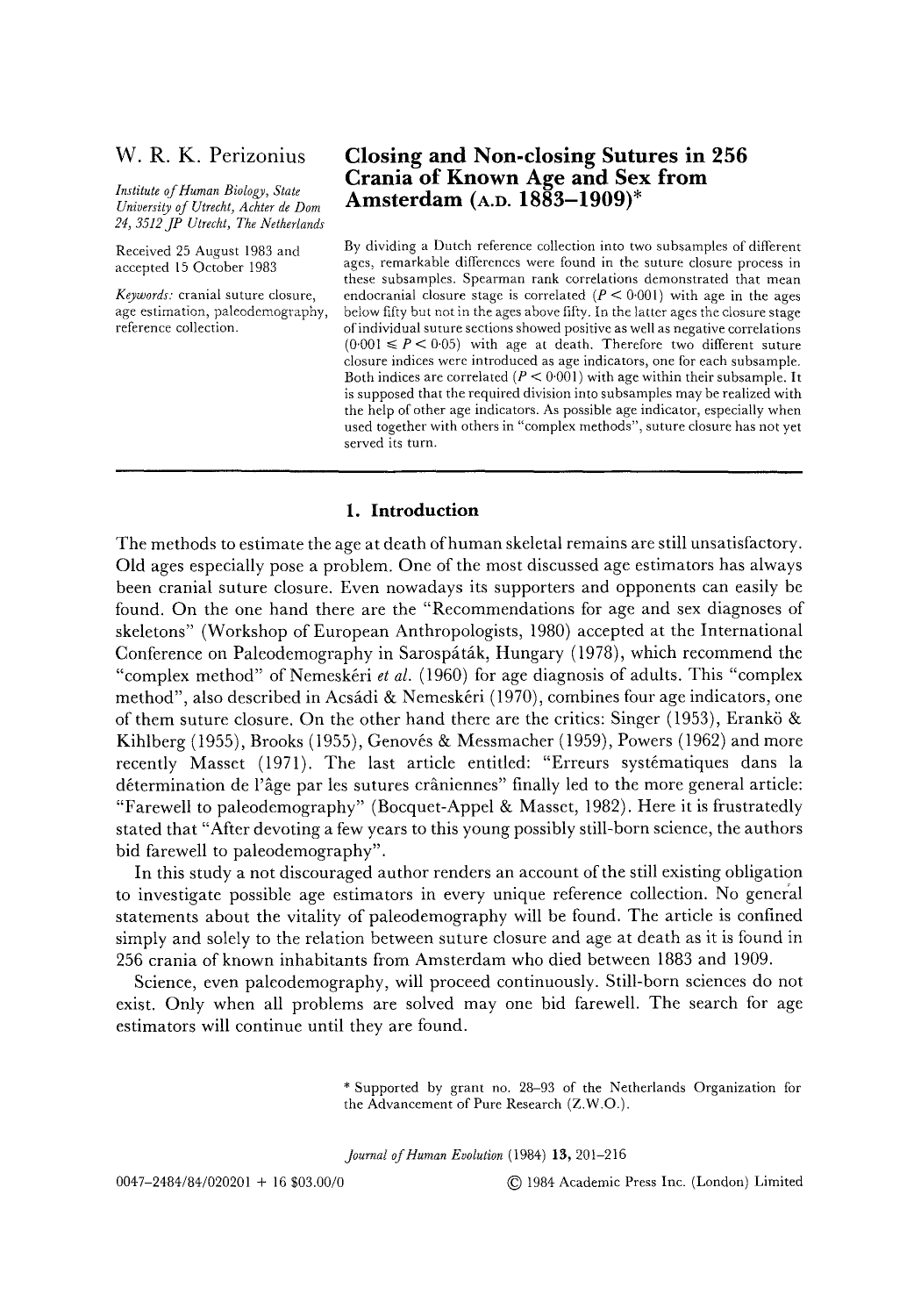### 202 w.R.K. PERIZONIUS

### **2. Material**

Skeletal remains of known age and sex are scarce. There are but a few collections available in Europe. The Amsterdam crania, housed at the Laboratory of Anatomy and Embryology of the Municipal University of Amsterdam, form the only Dutch collection of this kind. It consists of dissection material collected in the period A.D. 1883--1909 and involves non-Jewish inhabitants of Amsterdam born in almost all parts of the Netherlands. Name, age, sex, stature and sometimes cause of death are known from the records. According to de Froe (1938), who investigated the relation between cranial measurements and age and sex on this material, it is a rather homogeneous collection (small coefficients of variation for cranial length and cranial breadth). Only the crania of adults (20 years and older) and those without pathological deformations were used. For the age and sex distribution of the 256 examined crania see Table 1.

| Table 1 |           | The distribution of 256 Amsterdam crania according to age and sex |           |           |           |           |       |                 |       |  |  |
|---------|-----------|-------------------------------------------------------------------|-----------|-----------|-----------|-----------|-------|-----------------|-------|--|--|
|         | $20 - 29$ |                                                                   |           |           | Age-group |           |       |                 |       |  |  |
|         |           | $30 - 39$                                                         | $40 - 49$ | $50 - 59$ | $60 - 69$ | $70 - 79$ | 80-89 | $90 - 99$       | Total |  |  |
| Males   |           |                                                                   | 20        | 34        | 47        | 50        |       | <b>ALCOHOL:</b> | 174   |  |  |
| Females |           | 5.                                                                | 6         | 14        | 20        | 24        | 8     |                 | 82    |  |  |
| Total   |           | 9                                                                 | 26        | 48        | 67        | 74        | 25    |                 | 256   |  |  |

## **3. Methods**

In order to be able to compare the data from this study with those of Acsádi & Nemeskéri (1970) it was desirable to use identical methods. Personal communication with one of the authors (Nemeskéri) made it possible to copy their methods almost exactly (when Nemeskéri scored a selected sample of 79 Amsterdam crania no significant inter-observer difference in mean endocranial closure stage was found,  $P \leq 0.001$ .

The obliteration of the sutures was ascertained endocranially as well as ectocranially. In both cases the degree of ossification was scored in 16 parts of the three main cranial sutures (Figure 1) as has been done by Acsádi & Nemeskéri (1970).\* The coronal suture was divided in three parts on the right side  $(C_1r, C_2r, C_3r)$  and three parts on the left side  $(C_1l,$  $C_2$ ,  $C_3$ ,  $C_3$ ), the sagittal suture in four parts  $(S_1, S_2, S_3, S_4)$  and the lambdoid suture again in three parts on the right  $(L_1r, L_2r, L_3r)$  and on the left side  $(L_1l, L_2l, L_3l)$ . Ectocranially the different sections can be distinguished by differences in the character of the suture (Figure 2). Endocranially the sutures do not show these differences in character. Consequently the endocranial sutures are simply divided in sections of equal length.

The scale of ossification  $(0, 1, 2, 3, 4)$  used by Acsádi & Nemeskéri (1970) was based on the classification presented by Martin & Saller (1957–1966). Because of the fact that in Acsádi & Nemeskéri (1970) the description of these five stadia is rather simple ( $0 =$  open,  $1 =$  incipient closure,  $2 =$  closure in process,  $3 =$  advanced closure,  $4 =$  closed) more details of their definitions (personally communicated to the author by Nemeskeri) are presented here (Figure 3).

<sup>\*</sup> The "Recommendations for age and sex diagnoses of skeletons" (Workshop of European Anthropologists, 1980) incorrectly states 14 sections instead of 16.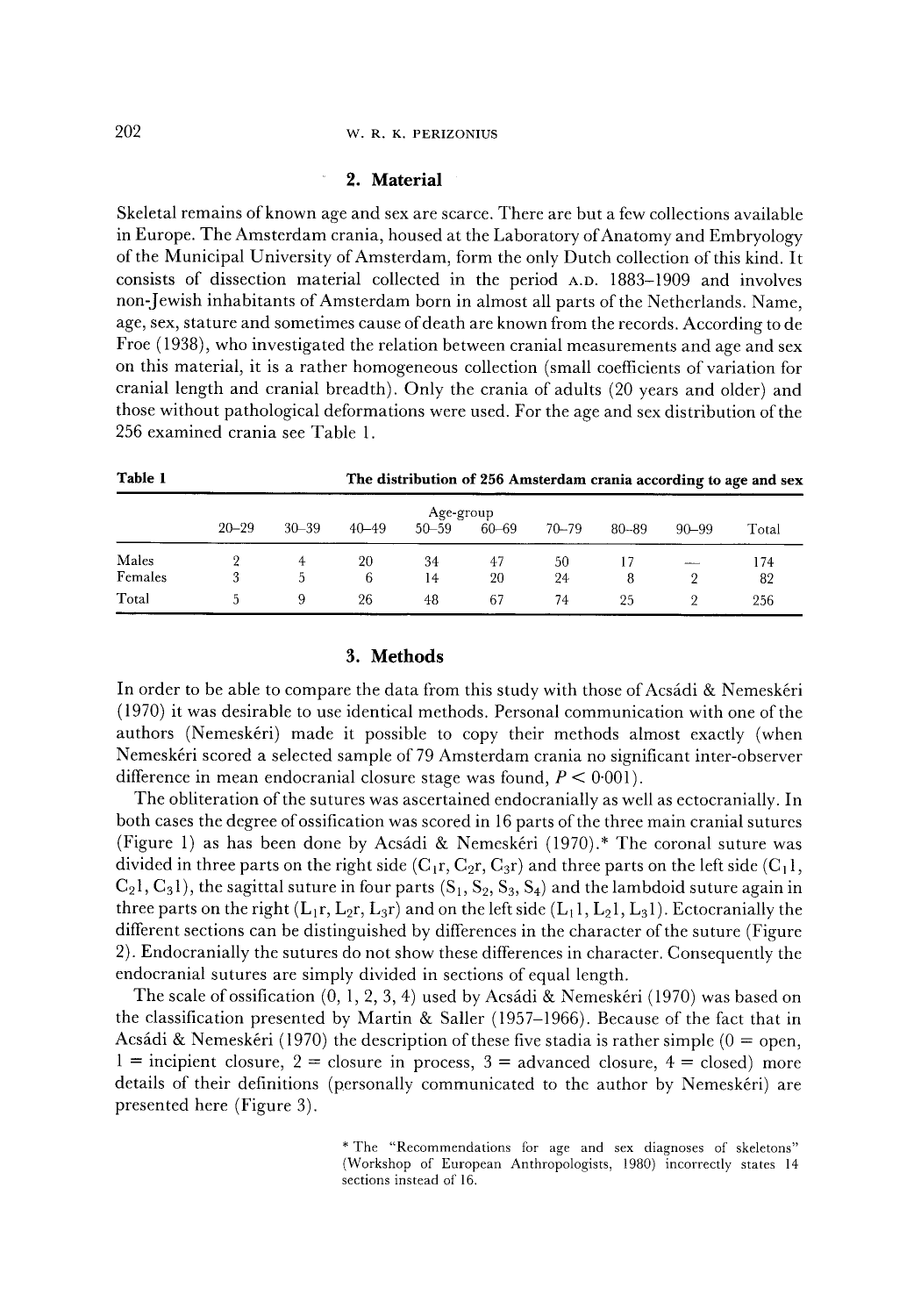Figure 1. Schematic representation of the 16 endocranial, and 16 ectocranial sections in which suture closure was scored.







In imitation of Nemeskfiri endocranial suture closure was observed by means of a small lamp put through the foramen magnum. In case of impossibility to inspect completely the endsections of the coronal and/or lambdoid suture through the foramen magnum, the closure stadium of the most lateral part that could still be observed was taken instead.

Mean ectocranial as well as endocranial closure stages were calculated for the three main sutures by adding the scored closure stages of the different sections and dividing the result by the number of sections (six or four) which compose the suture in question. Endocranial closure indices were calculated in the same way, adding the closure stages of all the endocranial sections and dividing the result by 16.\*

> \* The statement in Acsádi & Nemeskéri (1970) that this index had been determined from averages of the individual sutures, is incorrect.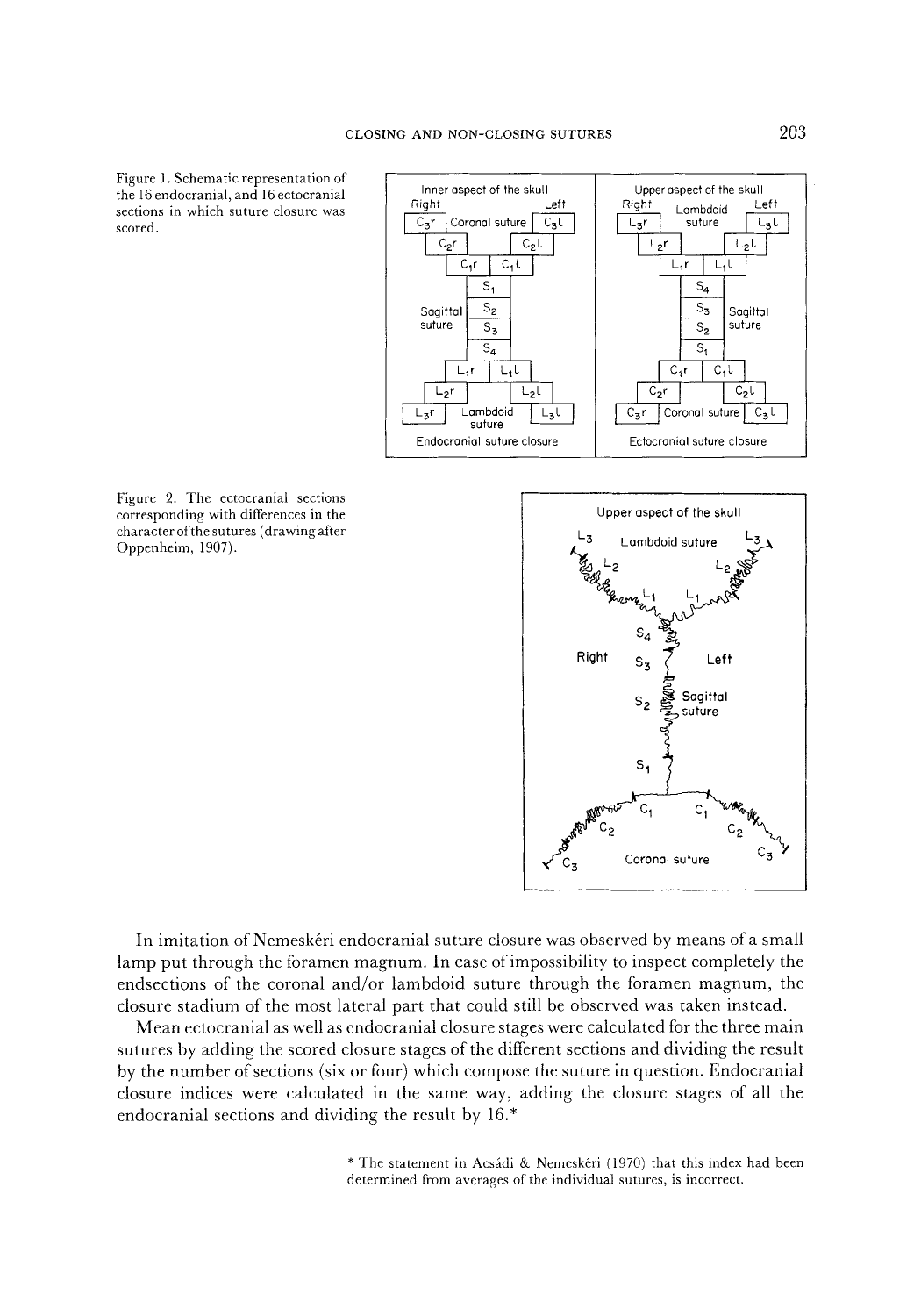## 204 w.R.K. PERIZONIUS

Figure 3. Description of the five stages of suture closure.



To estimate the possible relation between suture closure and age at death Spearman rank correlation coefficients (one tailed) were calculated. Because of the considerably skewed age distribution of the sample (see Table 1), Pearson correlation coefficients are less appropriate.

## **4. Results**

In order to know whether the two sexes could be treated together, which has the advantage of larger samples, it has first been investigated ifa significant sex difference in the speed of the ossification process of the cranial sutures could be found. To that purpose the mean closure stages of the three main sutures in different age classes of ten years each were compared. Ectocranial and endocranial closure stages for males and females are presented in Tables 2 (a,b) and 3 (a,b) respectively. Student *t*-tests demonstrated no significant  $(P \ge 0.05)$  differences between the mean closure stages for males and the comparable means for females. This is in agreement with the findings of Acsádi & Nemeskéri (1970). Consequently both sexes were treated together from this moment onward.

| Table $2(a)$ | Mean ectocranial closure stages of the three sutures in males |             |                 |             |                 |             |                |  |  |  |  |
|--------------|---------------------------------------------------------------|-------------|-----------------|-------------|-----------------|-------------|----------------|--|--|--|--|
|              | Mean ectocranial closure stage                                |             |                 |             |                 |             |                |  |  |  |  |
| Age (years)  | Coronal suture                                                |             | Sagittal suture |             | Lambdoid suture | n           |                |  |  |  |  |
| $20 - 29$    | 0.92                                                          | s.d. $1.06$ | 2.50            | s.d. $0.71$ | 1.25            | s.d. $0.35$ | $\overline{2}$ |  |  |  |  |
| $30 - 39$    | $2 - 08$                                                      | $1 - 11$    | 3.56            | 0.72        | 1.58            | 1.20        | 4              |  |  |  |  |
| $40 - 49$    | 2.33                                                          | 1.61        | 2.90            | 0.72        | 1.82            | 0.85        | 20             |  |  |  |  |
| $50 - 59$    | 2.68                                                          | 0.62        | $3-04$          | 0.84        | 2.28            | 0.87        | 34             |  |  |  |  |
| $60 - 69$    | 2.54                                                          | 0.79        | 2.76            | 0.86        | 1.78            | 0.86        | 47             |  |  |  |  |
| $70 - 79$    | 2.89                                                          | 0.53        | 3.21            | 0.66        | 9.22            | 0.75        | 50             |  |  |  |  |
| $80 - 89$    | 2.79                                                          | 0.49        | $2-91$          | $0-63$      | $1 - 7.5$       | 0.80        | 17             |  |  |  |  |
| $90 - 99$    |                                                               |             |                 |             |                 |             |                |  |  |  |  |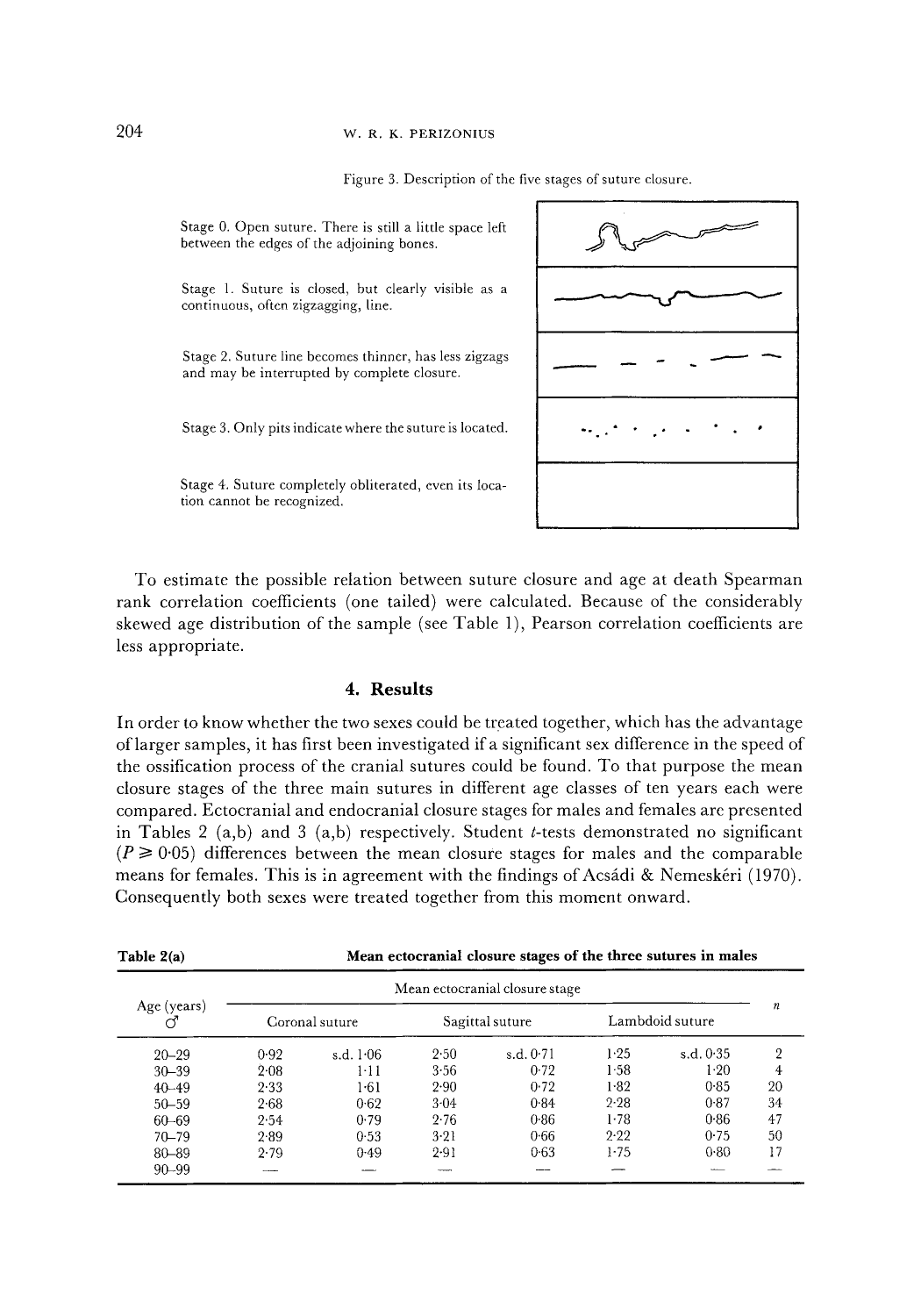| Table $2(b)$             | Mean ectocranial closure stages of the three sutures in females |             |                 |           |                 |                  |    |  |  |  |
|--------------------------|-----------------------------------------------------------------|-------------|-----------------|-----------|-----------------|------------------|----|--|--|--|
| Age (years)<br>$20 - 29$ | Mean ectocranial closure stage                                  |             |                 |           |                 |                  |    |  |  |  |
|                          | Coronal suture                                                  |             | Sagittal suture |           | Lambdoid suture | $\boldsymbol{n}$ |    |  |  |  |
|                          | $1-28$                                                          | s.d. $0.63$ | 1.08            | s.d. 0.76 | 0.83            | s.d.0.83         | 3  |  |  |  |
| $30 - 39$                | 1.87                                                            | 0.87        | 1.75            | 0.43      | $1-20$          | 0.76             | 5  |  |  |  |
| $40 - 49$                | 2.92                                                            | 0.65        | 2.83            | 0.86      | 1.78            | 1.34             | 6  |  |  |  |
| $50 - 59$                | 2.45                                                            | 0.83        | 2.27            | 1.02      | 1.74            | 0.99             | 14 |  |  |  |
| 60-69                    | 2.88                                                            | 0.57        | 2.96            | 0.68      | $2 - 18$        | $1-13$           | 20 |  |  |  |
| $70 - 79$                | 2.71                                                            | 0.74        | 2.76            | 0.79      | 1.75            | $1-10$           | 24 |  |  |  |
| $80 - 89$                | 2.75                                                            | 0.68        | 2.69            | $0-85$    | $1 - 75$        | 1.26             | 8  |  |  |  |
| $90 - 99$                | 2.33                                                            | 0.24        | 2.25            | 0.71      | 0.92            | 0.59             | 2  |  |  |  |

**Table 3(a)** Mean endocranial closure stages of the three sutures in males

| Age (years)<br>♂ | Mean endocranial closure stage |                |                 |           |                 |                  |                |  |  |
|------------------|--------------------------------|----------------|-----------------|-----------|-----------------|------------------|----------------|--|--|
|                  |                                | Coronal suture | Sagittal suture |           | Lambdoid suture | $\boldsymbol{n}$ |                |  |  |
| $20 - 29$        | 0.50                           | s.d. $0.24$    | $1-50$          | s.d. 0.00 | $1 - 08$        | s.d. 0.12        | $\overline{2}$ |  |  |
| $30 - 39$        | 2.49                           | 1.61           | 3.06            | 1.03      | 1.54            | 0.90             | 4              |  |  |
| $40 - 49$        | 3.52                           | $0 - 63$       | 3.35            | 0.63      | 2.70            | 103              | 20             |  |  |
| $50 - 59$        | 3.73                           | 0.58           | 3.54            | 0.44      | $3 - 0.5$       | 0.78             | 34             |  |  |
| $60 - 69$        | 3.56                           | 0.97           | 3.43            | 0.84      | 2.89            | 0.83             | 47             |  |  |
| $70 - 79$        | 3.92                           | 0.17           | 3.58            | 0.31      | 3.30            | 0.44             | 50             |  |  |
| 80-89            | 3.72                           | 0.50           | 3.43            | 0.39      | 2.99            | 0.80             | 17             |  |  |
| $90 - 99$        |                                |                |                 |           |                 |                  |                |  |  |

**Table 3(b) Mean endocranial closure stages of the three sutures in females** 

| Age (years) | Mean endocranial closure stage |                |                 |          |                 |                  |    |  |  |
|-------------|--------------------------------|----------------|-----------------|----------|-----------------|------------------|----|--|--|
|             |                                | Coronal suture | Sagittal suture |          | Lambdoid suture | $\boldsymbol{n}$ |    |  |  |
| $20 - 29$   | 1.67                           | s.d. $1.20$    | 1.50            | s.d.0.66 | 0.94            | s.d. 0.82        | 3  |  |  |
| $30 - 39$   | 2.40                           | 1.01           | 2.70            | 0.74     | 1.23            | 0.98             | 5  |  |  |
| $40 - 49$   | $3 - 86$                       | 0.34           | 3.58            | 0.30     | 2.75            | 0.98             | 6  |  |  |
| $50 - 59$   | 3.48                           | $1 - 11$       | 3.38            | 0.89     | 2.57            | $1 - 0.5$        | 14 |  |  |
| 60-69       | $3 - 80$                       | 0.42           | 3.60            | 0.31     | 3.08            | 0.72             | 20 |  |  |
| $70 - 79$   | 3.79                           | 0.61           | 3.64            | 0.49     | 2.48            | 1.04             | 24 |  |  |
| 80-89       | 3.92                           | 0.13           | 3.47            | 0.31     | 2.42            | $1 - 03$         | 8  |  |  |
| $90 - 99$   | 3.75                           | 0.35           | 3.38            | 1.18     | 1.33            | 0.47             | 2  |  |  |

In Table 4 (a,b) the mean ectocranial and endocranial closure stages of the coronal, sagittal and lambdoid sutures in the successive age-groups are presented. It is obvious that the mean closure stages do increase up to a certain age-group only [indicated in Table 4 (a,b) by a plus]. The phenomenon occurs in each suture ectocranially as well as endocranially. The age-groups concerned are 40-49 years (once), 50-59 years (three times) and 70-79 years (twice). Moreover, from the age-group of 70-79 years onward [marked in Table 4  $(a,b)$  by a minus] the degree of ossification diminishes in all three sutures ectocranially as well as endocranially. Suture obliteration seems to be correlated with age up to a certain age only. Even the possibility of a negative correlation in the higher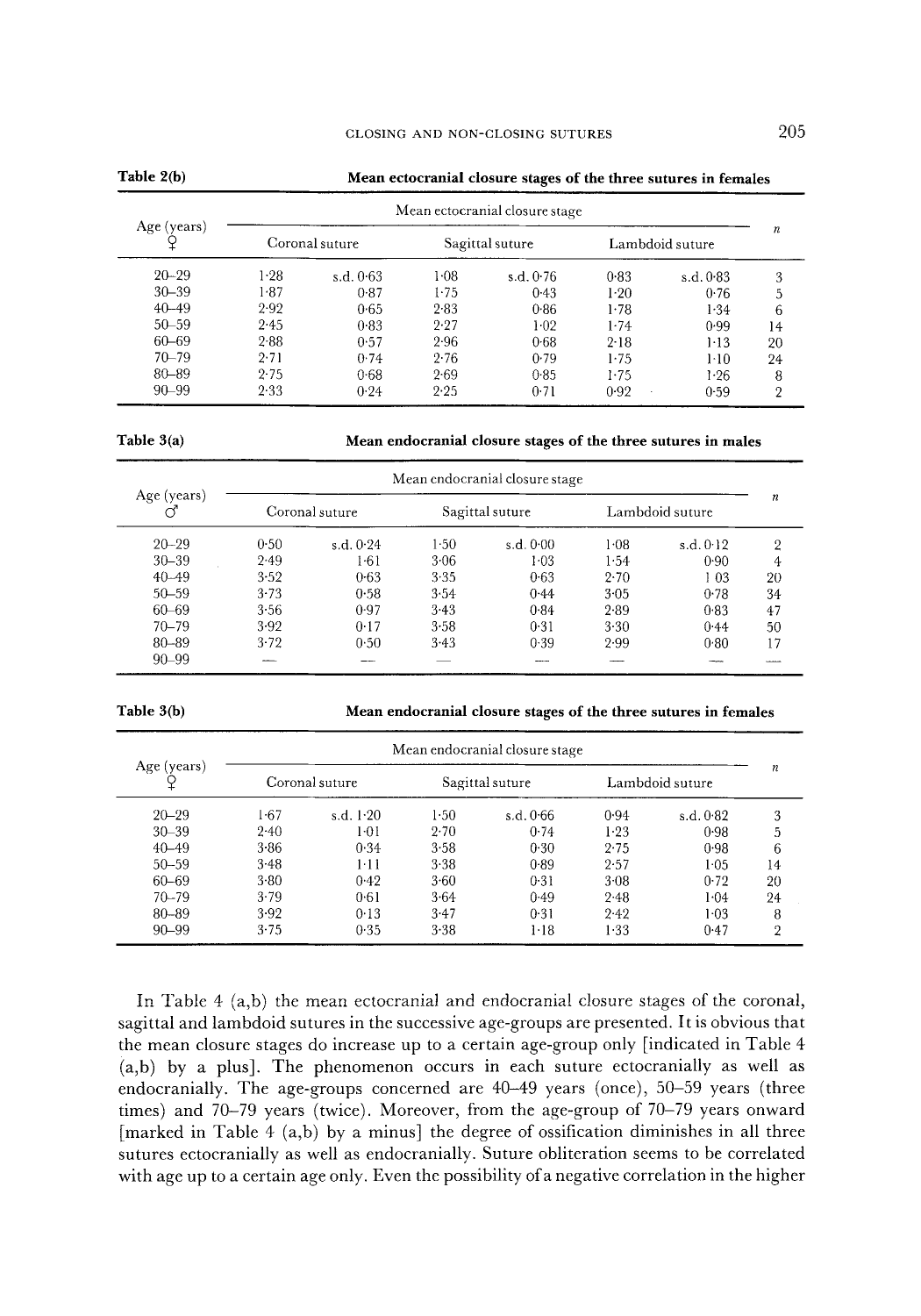#### W. R. K. PERIZONIUS

| Age (years)<br>$+9$ | Ectocranial closure |           |                 |             |                 |           |                |  |  |  |
|---------------------|---------------------|-----------|-----------------|-------------|-----------------|-----------|----------------|--|--|--|
|                     | Coronal suture      |           | Sagittal suture |             | Lambdoid suture | n         |                |  |  |  |
| $20 - 29$           | $1-13$              | s.d. 0.72 | $1-65$          | s.d. $1.01$ | 1.00            | s.d. 0.66 | 5              |  |  |  |
| $30 - 39$           | 1.96                | 0.92      | 2.56            | 1.10        | 1.37            | 0.93      | 9              |  |  |  |
| $40 - 49$           | 2.46                | 0.66      | $2.89+$         | 0.74        | 181             | 0.95      | 26             |  |  |  |
| $50 - 59$           | 2.61                | 0.69      | 2.82            | 0.95        | $2 - 12 +$      | 0.93      | 48             |  |  |  |
| $60 - 69$           | 2.64                | 0.74      | 2.82            | 0.81        | 1.90            | 0.95      | 67             |  |  |  |
| $70 - 79$           | $2.83\pm$           | 0.61      | $3.06 -$        | 0.73        | $2.07 -$        | 0.90      | 74             |  |  |  |
| $80 - 89$           | 2.78                | 0.54      | 2.84            | 0.70        | $1-75$          | 0.94      | 25             |  |  |  |
| $90 - 99$           | 2.33                | 0.24      | 2.25            | 0.71        | 0.92            | 0.59      | $\overline{2}$ |  |  |  |

#### **Mean ectocranial closure stages of the three sutures**

 $+$  = stages increase up to this age-group.

- = stages decrease from this age-group onward.

| Table 4(b) | Mean endocranial closure stages of the three sutures |
|------------|------------------------------------------------------|
|------------|------------------------------------------------------|

| Age (years)<br>$+9$ | Endocranial closure |             |                 |             |                 |           |    |  |  |
|---------------------|---------------------|-------------|-----------------|-------------|-----------------|-----------|----|--|--|
|                     | Coronal suture      |             | Sagittal suture |             | Lambdoid suture | n         |    |  |  |
| $20 - 29$           | $1-20$              | s.d. $1-07$ | 1.50            | s.d. $0.47$ | $1 - 00$        | s.d. 0-59 | 5  |  |  |
| $30 - 39$           | 2.43                | 1.22        | 2.86            | 0.84        | 1.37            | 0.90      | 9  |  |  |
| $40 - 49$           | 3.60                | 0.59        | $3-40$          | 0.57        | 2.71            | 1.00      | 26 |  |  |
| $50 - 59$           | $3.65+$             | 0.77        | $3.49+$         | 0.60        | 2.91            | 0.89      | 48 |  |  |
| 60-69               | 3.63                | 0.85        | $3-48$          | 0.72        | 2.95            | 0.80      | 67 |  |  |
| $70 - 79$           | $3.88 -$            | 0.38        | $3.60 -$        | 0.37        | $3.04 \pm$      | 0.79      | 74 |  |  |
| 80-89               | 3.78                | 0.43        | 3.44            | 0.36        | $2 - 81$        | 0.90      | 25 |  |  |
| $90 - 99$           | 3.75                | 0.35        | 3.38            | 0.18        | $1 - 33$        | 0.47      | 2  |  |  |

 $+$  = stages increase up to this age-group.

 $-$  = stages decrease from this age-group onward.

age-groups has to be taken into account. For this reason Spearman rank correlations between mean suture closure stage and age were calculated not only for the sample as a whole but also for subsamples of different age. The original sample was divided into two subsamples. In order to find out at what age the sample had to be divided to get the most clear differences in correlation, four different divisions were made, so that subsamples of 20-39 and 40-99 years, 20-49 and 50-99 years, 20-59 and 60-99 years and 20-69 and 70-99 years could be compared [Table 5 (a,b)]. In the total sample (20-99 years) the ossification of the coronal sutures shows a significant  $(P < 0.001)$  correlation with age ectocranially as well as endocranially. As far as the subsamples are concerned, the best correlations with age are found in the 20-49 subsample. Here the mean endocranial closure of each suture is significantly ( $P < 0.001$ ) correlated with age, while in the complementary 50-99 subsample no significant correlations with age can be found, not even at the  $0.001 \leq$  $P < 0.05$  level. Therefore these two complementary subsamples of 40 and 216 crania respectively were chosen for further investigation.

As described under Methods, suture closure was scored ectocranially as well as endocranially in 16 suture sections. In order to get more detailed information Spearman

**Table 4(a)**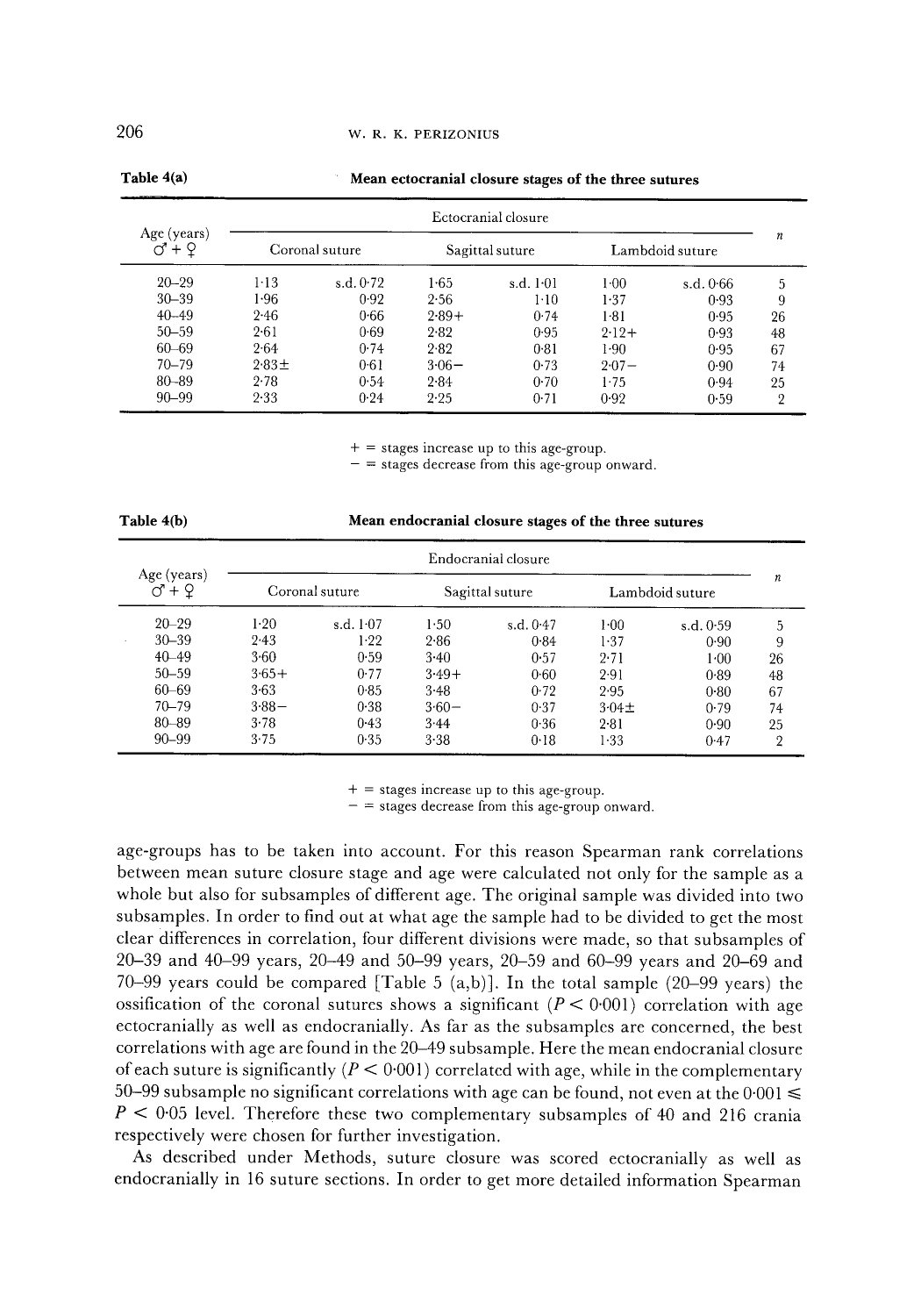|                                    | Ectocranial closure |                    |         |                 |                 |                  |     |  |
|------------------------------------|---------------------|--------------------|---------|-----------------|-----------------|------------------|-----|--|
| Age (years)<br>$\sigma$ + $\Omega$ |                     | Coronal suture     |         | Sagittal suture | Lambdoid suture | $\boldsymbol{n}$ |     |  |
| $20 - 99$                          | $0.23*$             | P <sub>0.001</sub> | 0.09    | $P$ 0.074       | $0 - 0.3$       | P(0.302)         | 256 |  |
| 20-39                              | 0.43                | 0.065              | 0.11    | 0.352           | 0.17            | 0.287            | 14  |  |
| $40 - 99$                          | $0.15 +$            | 0.009              | 0.03    | 0.296           | $-0.04$         | 0.284            | 242 |  |
| $20 - 49$                          | $0.44$ t            | 0:003              | 0.24    | 0.069           | 0.24            | 0.072            | 40  |  |
| $50 - 99$                          | 0.08                | 0.112              | 0.03    | 0.317           | $-0.09$         | 0.097            | 216 |  |
| $20 - 59$                          | $0.29$ <sup>+</sup> | 0.003              | 0.05    | 0.317           | 0.231           | 0.017            | 88  |  |
| 60-99                              | 0.06                | 0.205              | 0.04    | 0.325           | $-0.03$         | 0.331            | 168 |  |
| $20 - 69$                          | 0.221               | 0.003              | 0.05    | 0.284           | 0.05            | 0.284            | 155 |  |
| $70 - 99$                          | $-0.00$             | 0.484              | $-0.10$ | 0.154           | $-0.13$         | 0.090            | 101 |  |

### **Spearman rank correlation coefficients of the mean ectocranial closure stages of each suture with age**

\*  $P < 0.001$ ,  $\qquad 10.001 \le P < 0.05$ .

**Table 5(b)** 

**Table 5(a)** 

|  |                                        |  |  | Spearman rank correlation coefficients of the mean endocranial |
|--|----------------------------------------|--|--|----------------------------------------------------------------|
|  | closure stages of each suture with age |  |  |                                                                |

| Age (years) | Endocranial closure |                |                     |                 |                 |                  |     |  |  |
|-------------|---------------------|----------------|---------------------|-----------------|-----------------|------------------|-----|--|--|
|             |                     | Coronal suture |                     | Sagittal suture | Lambdoid suture | $\boldsymbol{n}$ |     |  |  |
| $20 - 99$   | $0.24*$             | P0001          | $0.11$ <sup>+</sup> | $P_0.041$       | $0.14$ t        | $P_{0.012}$      | 256 |  |  |
| $20 - 39$   | 0.501               | 0.033          | $0.58$ <sup>+</sup> | 0.015           | 0.22            | 0.226            | 14  |  |  |
| $40 - 99$   | 0.121               | $0 - 0.33$     | 0.01                | 0.454           | 0.01            | 0.411            | 242 |  |  |
| $20 - 49$   | $0.71*$             | 0.001          | $0.53*$             | 0.001           | $0.50*$         | 0.001            | 40  |  |  |
| $50 - 99$   | 0.08                | 0.117          | $-0.04$             | 0.302           | $-0.02$         | 0.365            | 216 |  |  |
| $20 - 59$   | $0.38*$             | 0.001          | $0.32$ <sup>+</sup> | 0.002           | $0.35*$         | 0.001            | 88  |  |  |
| 60-99       | 0.02                | 0.387          | $-0.07$             | 0.182           | $-0.04$         | 0.301            | 168 |  |  |
| $20 - 69$   | $0.25*$             | 0:001          | $0.21$ †            | 0.005           | $0.24$ †        | 0.002            | 155 |  |  |
| $70 - 99$   | $-0.15$             | 0.071          | $-0.00$             | 0.484           | $-0.12$         | 0.108            | 101 |  |  |

\*  $P < 0.001$ .  $\uparrow$  0.001  $\leq P < 0.05$ .

rank correlations were calculated also between the obliteration stage of each section and age [Table 6 (a,b)]. Within the 20-49 subgroup of 40 crania, ten suture sections, all endocranial, show an obliteration correlated with age at the  $P < 0.001$  level of significance  $[Table 6 (a)]$ . All sections of the coronal suture and the two endsections of the sagittal and lambdoid sutures are concerned. In the remaining six endocranial sections as well as in nine ectocranial sections correlation is significant at the  $0.001 \leq P < 0.05$  level. In the complementary 50-99 subgroup no sections with a correlation at the  $P < 0.001$  level of significance occur and there are only five sections whose closure stage is correlated with age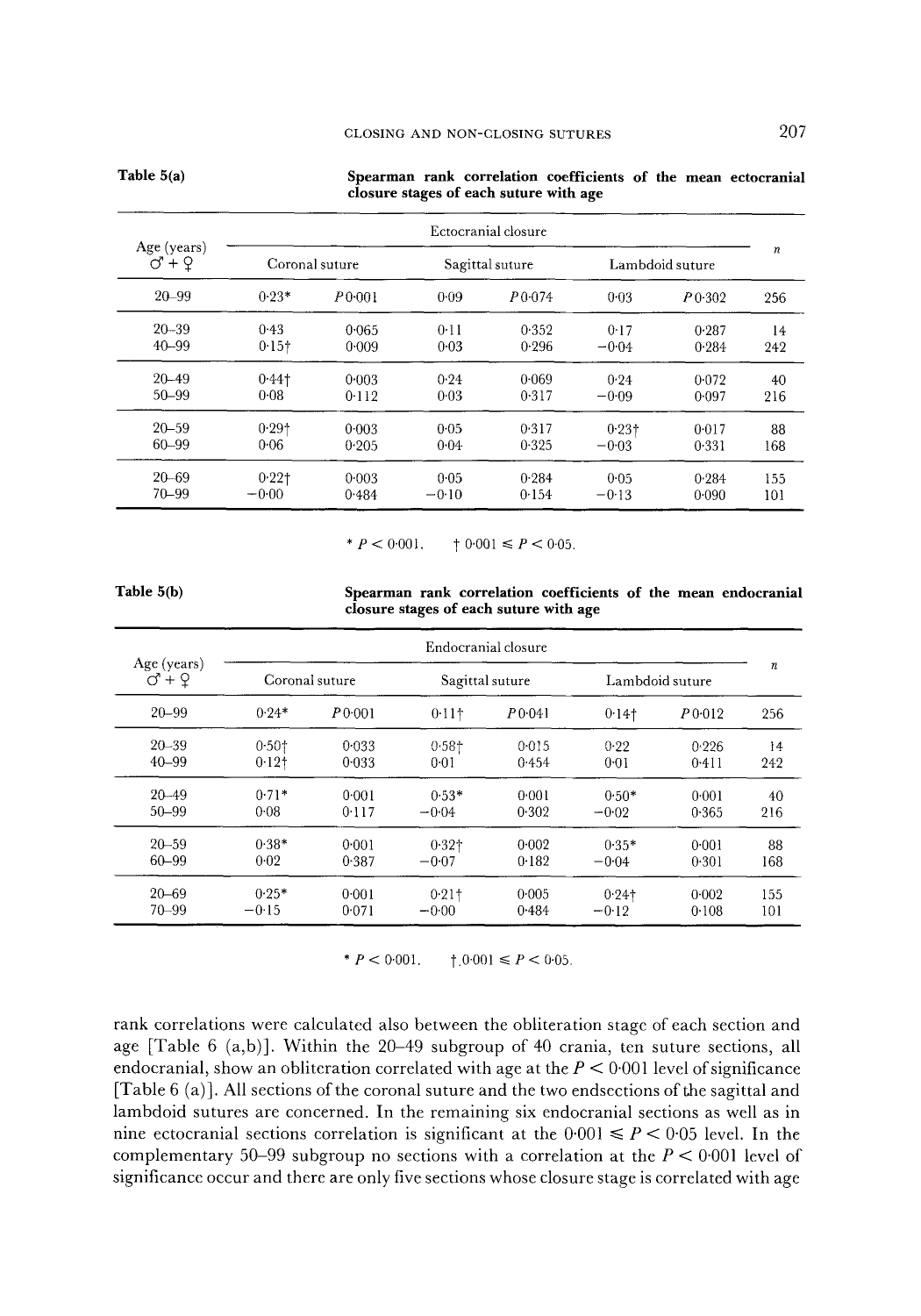#### W. R. K. PERIZONIUS



**Spearman rank correlation coefficients of the closure stages in the various suture sections with age in the 20-49 subsample** 

\*  $P < 0.001$ .  $\qquad 10.001 \le P < 0.05$ . n.s. = not significant.

at the  $0.001 \leq P \leq 0.05$  level of significance [Table 6 (b)]. In three of these five sections ( $C_{3}$ r and  $S_1$  endocranial and  $C_{2}$ r ectocranial) the correlation is positive, as are all above-mentioned correlations. However in two of these five sections (both ectocranial endsections of the lambdoid suture) a negative correlation was found.

On basis of these findings two new suture closure indices were introduced. One, called selsec young (selected suture sections 20-49 age-group), is defined as the mean closure stage of the ten sections in the 20-49 subsample with an obliteration significantly correlated with age at the  $P < 0.001$  level [Figure 4(a)]. The other, called selsec old (selected suture sections 50-99 age-group), is defined as the mean closure stage of five sections (the three sections,  $C_{3}r$  and  $S_1$  endocranial and  $C_{2}r$  ectocranial, with a positive correlation, together with the two sections,  $C_31$  endocranial and  $C_21$  ectocranial, which are the right or left counterpart of two of these three) minus the mean closure stage of the two sections ( $L_3r$  and  $L_3l$  ectocranial) with a negative correlation [Figure 4(b)]. This last index will reach its maximum value of four when the five positively correlated sections have a closure stage of four and the two negatively correlated sections a closure stage of zero. It can also become negative with a minimum of minus four.

In order to compare the utility of the indices selsec young and selsec old with that of the endocranial closure index used by Acsádi & Nemeskéri (1970) and recommended by the Workshop of European Anthropologists (1980) Spearman rank correlations between these three indices and age were calculated for the total sample as well as for the two subsamples

2O8

**Table 6(a)**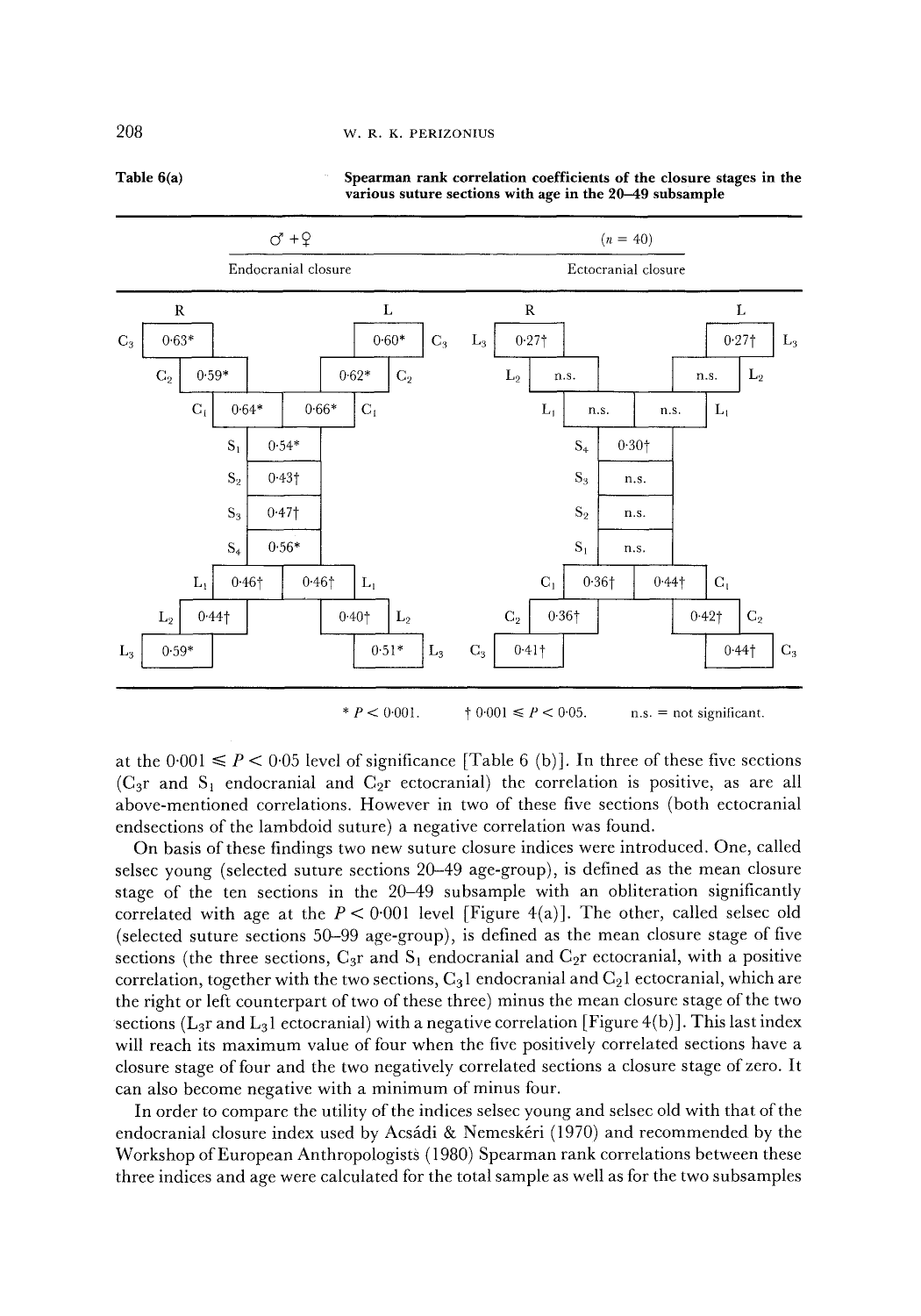### CLOSING AND NON-CLOSING SUTURES 209

**Table 6(b)** 



#### **Spearman rank correlation coefficients of the closure stages in the various suture sections with age in the 50-99 subsample**

 $\uparrow 0.001 \leq P < 0.05$ . n.s. = not significant.

| Table 7 |                  |  | Spearman rank correlation coefficients of three suture closure |  |  |
|---------|------------------|--|----------------------------------------------------------------|--|--|
|         | indices with age |  |                                                                |  |  |

| Age (years)<br>$\sigma$ + $\Omega$ |         | Endocranial closure<br>index<br>(see text) |         | Selsec young<br>$(\sec$ Figure 4) |         | Selsec old<br>$(\sec$ Figure 4) | n   |
|------------------------------------|---------|--------------------------------------------|---------|-----------------------------------|---------|---------------------------------|-----|
| $20 - 99$                          | $0.17+$ | P 0.003                                    | $0.15+$ | P 0.008                           | $0.26*$ | P0.001                          | 256 |
| $20 - 49$                          | $0.67*$ | 0.001                                      | $0.70*$ | $0 - 001$                         | 0.25    | 0.057                           | 40  |
| 50-99                              | $-0.01$ | 0.445                                      | $-0.02$ | 0.378                             | $0.26*$ | 0.001                           | 216 |

\*  $P < 0.001$ .  $\qquad 10.001 \le P < 0.05$ .

(Table 7). It is evident that the endocranial closure index is without any meaning in the 50-99 subgroup, while selsec old has a low (0.26) but significant ( $P < 0.001$ ) positive correlation with age in this subgroup. In the 20-49 subgroup both the endocranial closure index and selsec young are significantly  $(P < 0.001)$  and positively correlated with age, selsec young having a slightly higher correlation  $(0.70)$  than the endocranial closure index (0.67). In the total sample (20–99 years) only selsed old has a significant ( $P < 0.001$ ) positive correlation with age. This is in agreement with the fact that this index is already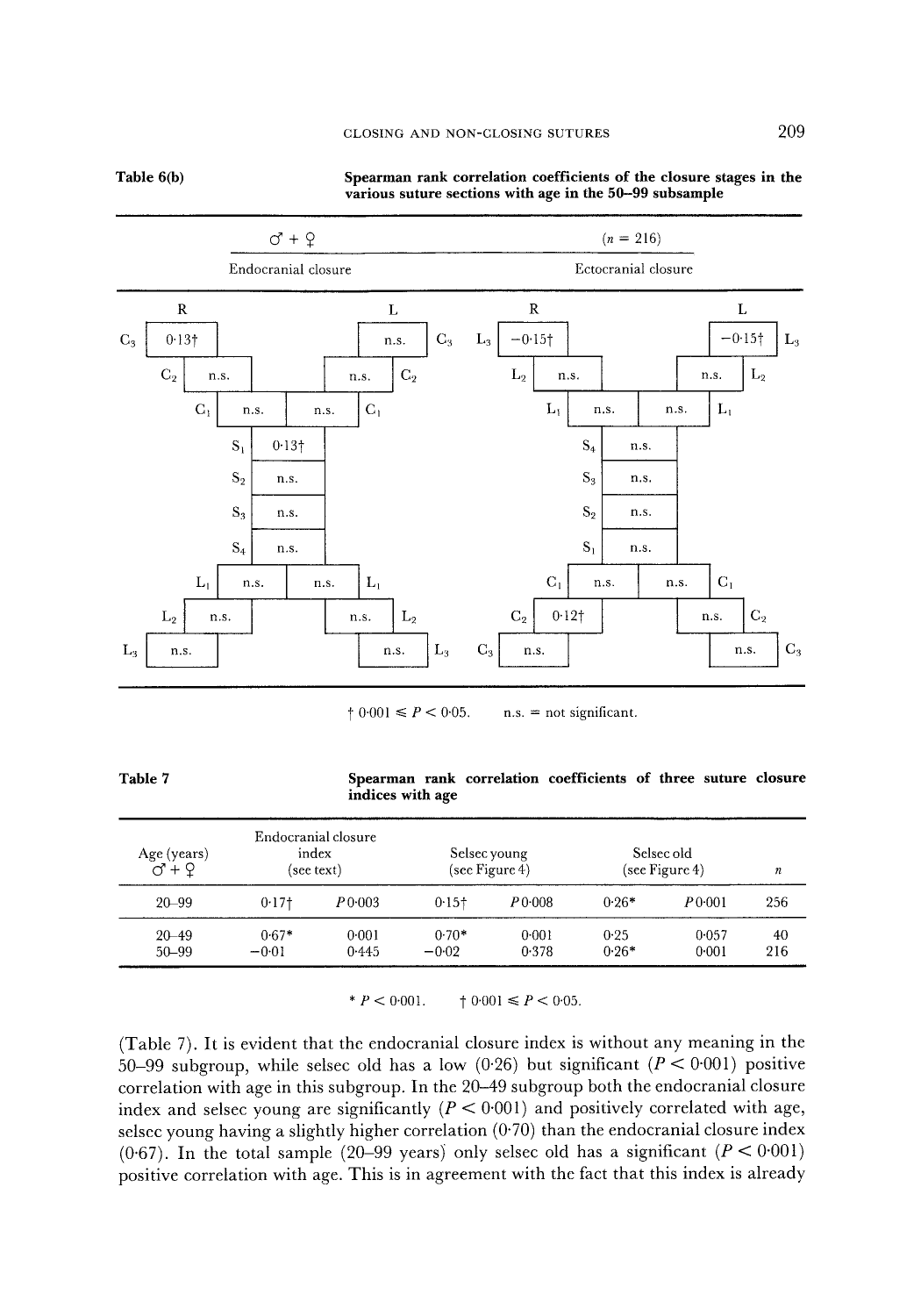Figure 4. The suture sections on which the indices selsec young and selsec old are based. (a) Ten suture sections comprising the index selsec young (20-49 years). (b) Seven suture sections comprising the index selsec old (50-99 years).



| Table 8 | Means of three suture closure indices in various age-groups |
|---------|-------------------------------------------------------------|
|         |                                                             |

| Age (years)<br>$+Q$<br>೧ |          | Endocranial closure<br>index |        | Selsec young |      | Selsec old | n              |
|--------------------------|----------|------------------------------|--------|--------------|------|------------|----------------|
| $20 - 29$                | $1-20$   | s.d. $0.36$                  | 1.20   | s.d. 0.51    | 0.86 | s.d. 0.90  | 5              |
| $30 - 39$                | 2.14     | 0.75                         | 2.27   | 0.87         | 1.39 | 0.65       | 9              |
| $40 - 49$                | 3.22     | 0.60                         | 3.41   | 0.60         | 1.62 | 0.94       | 26             |
| $50 - 59$                | 3.34     | 0.68                         | 3.46   | 0.76         | 1.48 | 0.89       | 48             |
| 60-69                    | $3 - 34$ | 0.71                         | 3.46   | 0.78         | 1.70 | 0.99       | 67             |
| $70 - 79$                | 3.49     | 0.38                         | 3.66   | 0.39         | 1.87 | 0.84       | 74             |
| 80-89                    | 3.33     | 0.46                         | 3.48   | 0.45         | 2.16 | 0.75       | 25             |
| $90 - 99$                | 2.75     | 0.35                         | $3-00$ | 0.42         | 2.85 | 0.21       | $\overline{2}$ |

significantly correlated with age in the 50-99 subgroup, which constitutes 84% of the total sample.

In addition Table 8 presents the means of the same three indices in successive age-groups of ten years each. In the three age-groups below 50 the mean of selsec young increases from  $1.20$  to  $3.41$  against  $1.20$  to  $3.22$  for the endocranial closure index. In the five age-groups above 50 the mean of selsec old increases from 1'48 to 2"85. Here the endocranial closure index is almost stationary and decreases in the two older age-groups.

In the following Tables 9 and 10 selsec young is only applied to the 20–49 subsample of 40 Amsterdam crania and selsec old only to the 50-99 subsample of 216 Amsterdam crania. Average agcs and their standard deviations are presented belonging to successive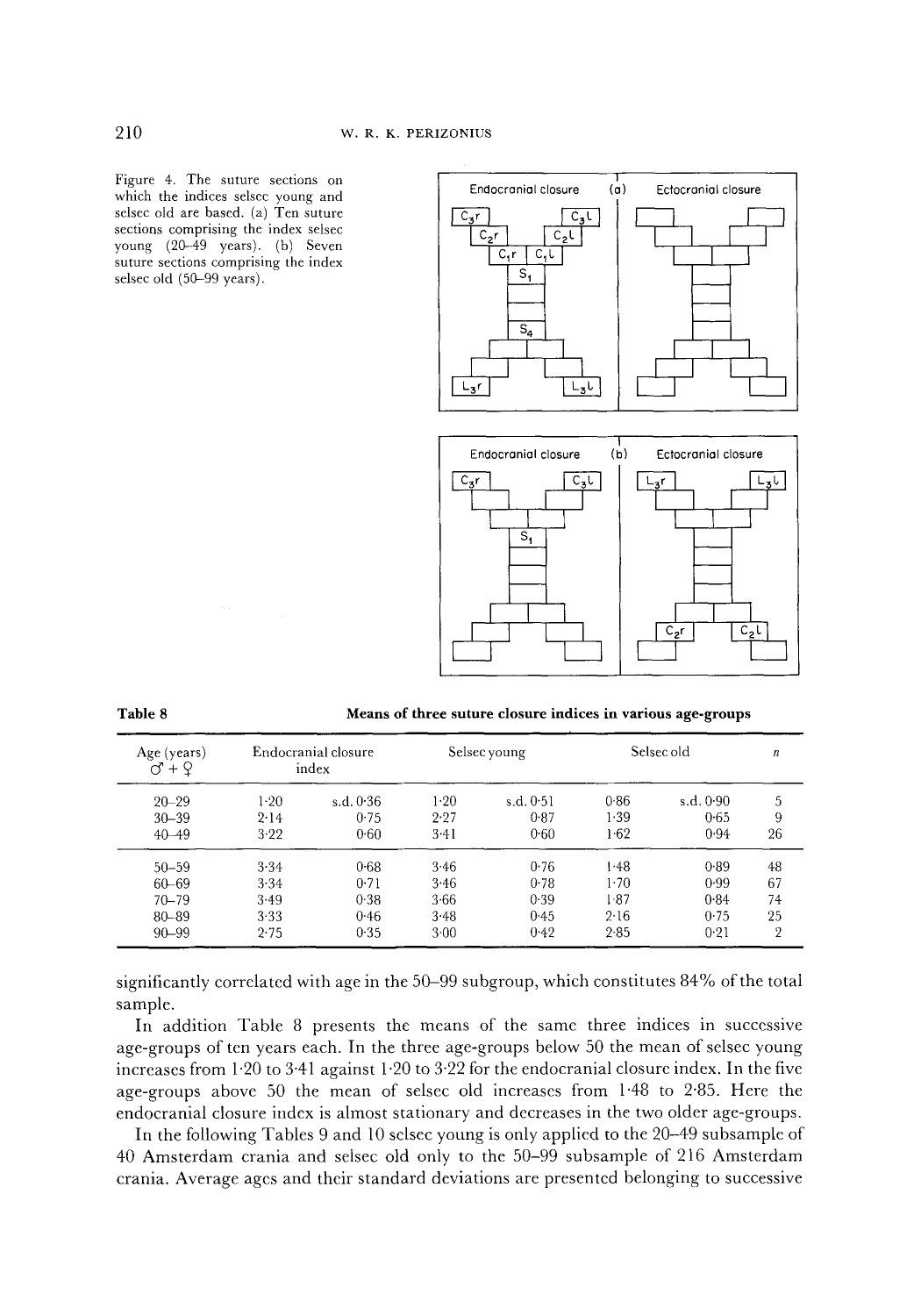|                     | $susp_{1}op_{1}$ |                                  |                  |          |                                |                |
|---------------------|------------------|----------------------------------|------------------|----------|--------------------------------|----------------|
| Index stage         |                  | Index selsec young (20-49 years) |                  |          | Index selsec old (50-99 years) |                |
|                     |                  | Average age                      | $\boldsymbol{n}$ |          | Average age                    |                |
| <0.0(00)            |                  | $s.d.$ $-$                       |                  | 59.3     | s.d. 6.9                       | $\overline{4}$ |
| $0.0(00) - 0.1(99)$ |                  |                                  |                  | $54 - 0$ | 5.3                            | 3              |
| 0.2<br>$-0.3$       |                  |                                  |                  | 63.8     | $3 - 7$                        | $\overline{4}$ |
| 0.4<br>$-0.5$       |                  |                                  |                  |          |                                |                |
| 0.6<br>$-0.7$       | 29.0             |                                  | 1                | $64 - 6$ | $10-3$                         | 12             |
| 0.8<br>$-0.9$       | $22 - 5$         | 0.7                              | $\overline{2}$   | $66-1$   | $9 - 1$                        | 11             |
| $1-0$<br>$-1-1$     | 310              |                                  | 1                | $65 - 0$ | $9 - 4$                        | 17             |
| $1-2$<br>$-1.3$     |                  |                                  |                  | $70 - 4$ | $8-4$                          | 29             |
| 1.4<br>$-1.5$       | 370              |                                  | 1                | $68 - 8$ | 7.7                            | 10             |
| 1.6<br>$-1.7$       | 29.0             |                                  |                  | $66 - 4$ | 9.9                            | 31             |
| $1-8$<br>$-1.9$     | $33-0$           | 6.2                              | 3                | $66-6$   | 7.4                            | $\overline{7}$ |
| $2 - 0$<br>$-2.1$   | $42 - 7$         | 4.5                              | 3                | 67.6     | $10-6$                         | 9              |
| 2.2<br>$-2.3$       | $39 - 0$         |                                  | 1                | $67-9$   | 9.5                            | 16             |
| $2 - 4$<br>$-2.5$   |                  | $\overline{\phantom{a}}$         |                  | 66.5     | $13 - 4$                       | $\overline{2}$ |
| 2.6<br>$-2.7$       | 43.5             | $2-1$                            | $\sqrt{2}$       | $70-5$   | $11-5$                         | 22             |
| $2 - 8$<br>$-2.9$   | 41.3             | 5.7                              | $\overline{4}$   | 72.3     | $13-1$                         | 8              |
| $3-0$<br>$-3.1$     | 45.0             |                                  | 1                | $81-6$   | 5 <sub>1</sub>                 | $_{11}$        |
| 3.2<br>$-3.3$       | $37 - 0$         |                                  |                  | 694      | 7.5                            | 16             |
| $3-4$<br>$-3.5$     | 456              | $3-1$                            | 5                | 65.5     | 2.1                            | $\sqrt{2}$     |
| 3.6<br>$-3.7$       | $46-3$           | 2.2                              | 4                | $70-0$   | 5.7                            | $\,2$          |
| 3.8<br>$-3.9$       | 44.0             | $4-2$                            | 6                |          |                                |                |
| 4.0                 | $46 - 8$         | 3.2                              | $\overline{4}$   |          |                                |                |
| Total               |                  |                                  | 40               |          |                                | 216            |

Average ages belonging to successive index stages (selsec young is only applied to the 20–49 subgroup and selsec old only to the 50–99 subgroup)

#### Table 10

Table 9

Average ages belonging to successive index stages (selsec young is<br>only applied to the 20–49 years subgroup and selsec old only to the<br>50–99 years subgroup)

| Index stage         |          | Index selsec young (20–49 years) |                  |          | Index selsec old (50-99 years) |                  |
|---------------------|----------|----------------------------------|------------------|----------|--------------------------------|------------------|
|                     |          | Average age                      | $\boldsymbol{n}$ |          | Average age                    | $\boldsymbol{n}$ |
| <0.0(00)            |          | $s.d.$ —                         |                  | $59-3$   | s.d. 6.9                       | 4                |
| $0.0(00) - 0.5(99)$ |          |                                  |                  | $59-6$   | 66                             |                  |
| 0.6<br>$-1-1$       | 26.3     | 4.4                              | 4                | $65-2$   | $9-4$                          | 40               |
| $1-2$<br>$-1.7$     | 330      | $5 - 7$                          | $\overline{2}$   | $68 - 4$ | $9-1$                          | 70               |
| 1.8<br>$-2.3$       | $38-0$   | $6-6$                            |                  | 67.5     | 9.2                            | 32               |
| 2.4<br>$-2.9$       | $42 - 0$ | 4.7                              | 6                | $70-7$   | $11 - 7$                       | 32               |
| 3·0<br>$-3.5$       | 44.3     | 4·1                              |                  | 73.8     | $8-9$                          | 29               |
| $3-6$<br>$-4.0$     | $45 - 4$ | 3.5                              | 14               | 70.0     | 5.7                            | $\overline{2}$   |
| Total               | $40-9$   | 7.4                              | 40               | 68.3     | 9.9                            | 216              |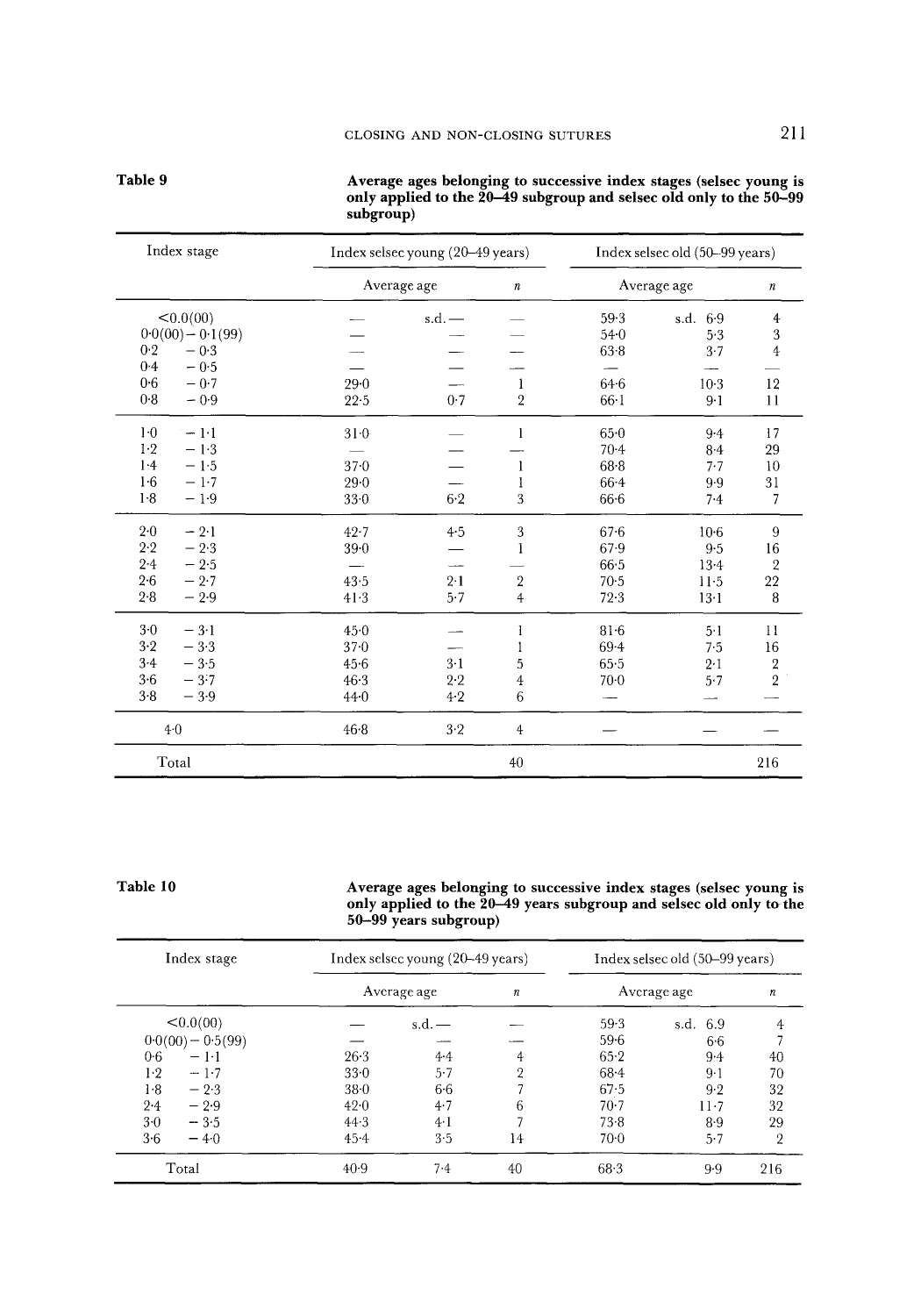stages of the two indices. The two tables differ only in detail: the range from 0 to 4 is divided into 21 classes in Table 9 and into seven classes in Table 10. This last table clearly demonstrates how the average ages increase parallel with the index stages, especially in the case of selsec young. A comparison with Table 12, which presents similar data for the endocranial closure index but applied to the whole sample, shows that here the average ages have much higher standard deviations (up to 18'7 years). Another difference is the fact that selsec old offers the possibility to estimate ages of about 74 years (s.d.  $\pm$  9 years), the oldest possible age estimation based on the endocranial closure index being 66 years  $(s.d. \pm 11 \text{ years}).$ 

Of course the indices selsec young and selsec old can only be used as age indicators if first a division is made between those younger and older than fifty years. It should be investigated to what degree and with the help of which age estimators such a division may be realized. Unfortunately the present reference collection, because of its uneven distribution (84% being fifty years or older), is not appropriate to such an investigation.

## **5. Comparison with the Hungarian Data**

The fact that scoring methods were copied from Acsádi & Nemeskéri (1970) makes it possible to compare some of the above results with their data. The endocranial closure data of the Amsterdam and the Hungarian crania can be found in Tables 12 and 13 respectively. Both the average ages per mean endocranial closure stage and the mean endocranial closure stages per age-group are presented.

Because of the fact that only crania with symmetrically closing sutures were examined by Acsádi & Nemeskéri (although they do state that suture closure of asymmetrically ossified crania does not show "substantial departure from the normal", p. 116), it has first been investigated by means of Student t-tests whether significant differences existed between the Amsterdam crania with symmetrical endocranial closure stages (i.e. identical stages in symmetrical endocranial sections) and those with asymmetrical endocranial closure stages (Table 11). No significant diffcrences in mean endocranial closure stage per age-group were found. Consequently Table 12 is based on both the symmetrically and asymmetrically ossified Amsterdam crania.

| Age (years)<br>$\check{O}$ + $\varphi$ |          |                               |                  | Mean endocranial closure stage |                                |                  |
|----------------------------------------|----------|-------------------------------|------------------|--------------------------------|--------------------------------|------------------|
|                                        |          | Symmetrical suture<br>closure | $\boldsymbol{n}$ |                                | Asymmetrical suture<br>closure | $\boldsymbol{n}$ |
| $20 - 29$                              | $1 - 13$ | s.d. 0.09                     | $\overline{2}$   | $1-25$                         | s.d. 0.50                      | 3                |
| $30 - 39$                              | $3 - 50$ |                               |                  | 1.97                           | 0.59                           | 8                |
| $40 - 49$                              | 3.32     | 0.62                          | 10               | $3 - 15$                       | 0.60                           | 16               |
| $50 - 59$                              | 3.51     | 0.38                          | 12               | 3.28                           | 0.74                           | 36               |
| $60 - 69$                              | 3.52     | 0.76                          | 23               | $3 - 24$                       | 0.67                           | 44               |
| $70 - 79$                              | 3.67     | 0.17                          | 29               | 3.38                           | 0.43                           | 45               |
| 80-89                                  | 3.39     | 0.35                          | 10               | 3.29                           | 0.53                           | 15               |
| $90 - 99$                              |          |                               |                  | 2.75                           | 0.35                           | $\overline{2}$   |

**Table 11 Mean endocranial closure stage per age-group in 87 Amsterdam crania with symmetrical and 169 Amsterdam crania with asymmetrical endocranial suture closure**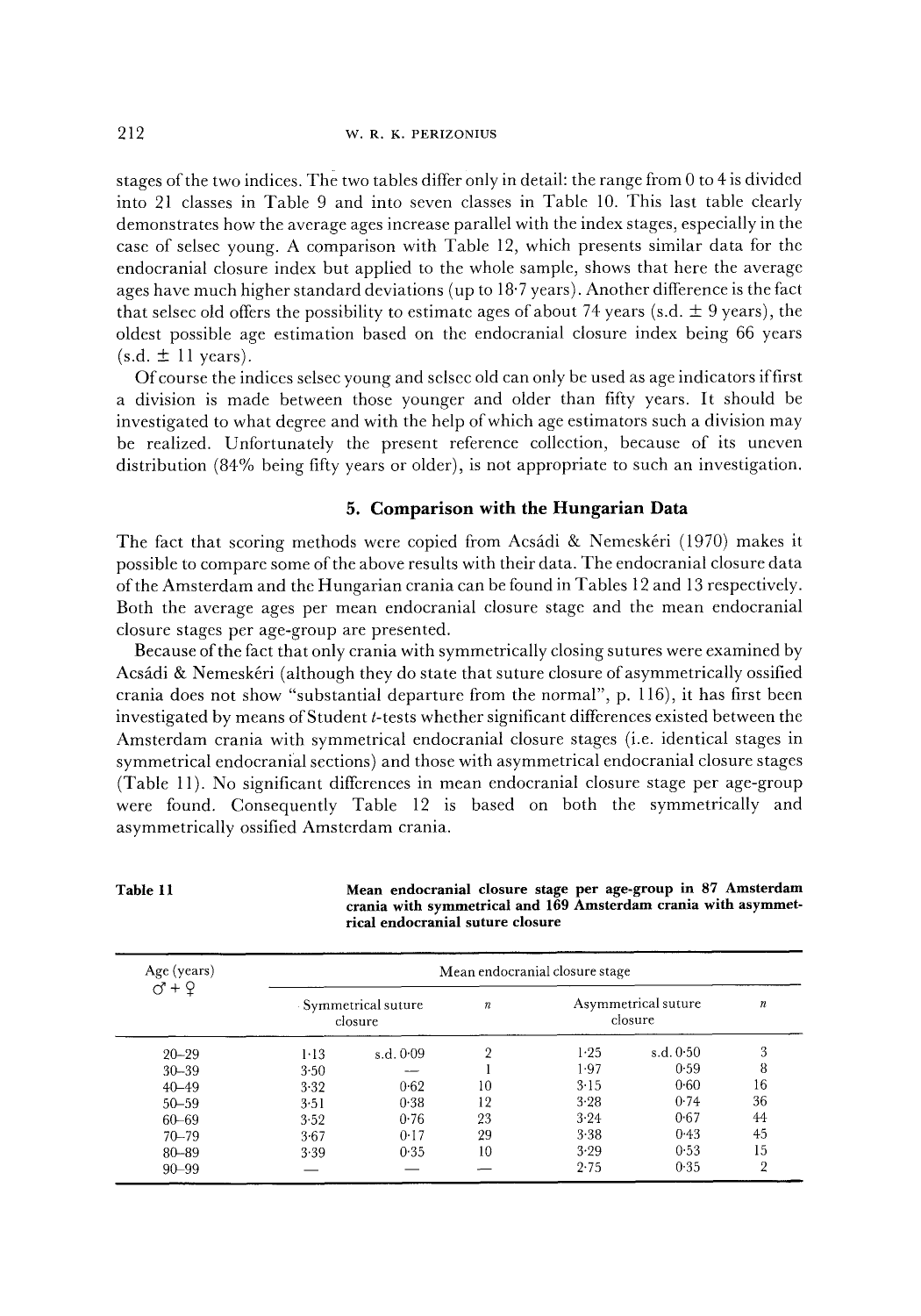|                                                                                     |                          |                | $15-6$<br>2.8<br>s.d                                                             | 14.2                                             | 187                                            | $17-3$                   | $11-8$                                                       | 10.9                       |                 |                       |      |
|-------------------------------------------------------------------------------------|--------------------------|----------------|----------------------------------------------------------------------------------|--------------------------------------------------|------------------------------------------------|--------------------------|--------------------------------------------------------------|----------------------------|-----------------|-----------------------|------|
|                                                                                     | Average age<br>(years)   |                | 38.8<br>$65-0$                                                                   | 43.0                                             | 55.5                                           | 61.1                     | $66-1$                                                       | 66.3                       |                 |                       |      |
|                                                                                     | Total                    |                | $\infty$<br>2                                                                    | 4                                                | $\Box$                                         | 26                       | 102                                                          | 103                        |                 |                       |      |
|                                                                                     |                          |                | 21.2<br>5.d                                                                      | 15.3<br>$25 - 0$<br>14.4                         | 15.6<br>$5-0$<br>$18-0$                        | 18.5<br>$16-1$           | $9.25$<br>$9.25$<br>13.5                                     | $11-8$<br>$\overline{2}$ : | 13.8            |                       |      |
|                                                                                     | Average age<br>(years)   |                | $44-0$<br>$63.0$<br>$67.0$                                                       | 46.0<br>$\frac{57}{31}$ .0<br>$47 - 0$<br>$\mid$ | 54-5<br>73-0<br>70-6                           | $59-2$<br>58.6           | $66.4$<br>$65.6$<br>$67.1$<br>66-7                           | 62.3<br>65-6               | 64-0            |                       |      |
|                                                                                     | Total                    |                | $\sim$                                                                           | 6<br>က က<br>$\overline{\phantom{0}}$             | 69992                                          |                          | 384<br>554                                                   | 3                          | 256             |                       |      |
|                                                                                     |                          | $90 - 95$      | ł<br>$\overline{1}$                                                              |                                                  |                                                |                          |                                                              | I                          | $\sim$          | 2.8                   | 0.35 |
|                                                                                     |                          | $80 - 89$      | ł                                                                                | $\overline{\phantom{a}}$                         |                                                | ొ                        | ഗ<br>ະຕ                                                      | 1<br>4                     | 25              | 3.3                   | 0.46 |
|                                                                                     |                          | $70 - 79$      | I<br>$\mathsf{l}$                                                                |                                                  | $\rightarrow \infty$                           |                          | 12222<br>$\overline{r}$                                      | I                          | $\overline{74}$ | 3.5                   | 0.38 |
|                                                                                     |                          | $60 - 69$      |                                                                                  |                                                  | $\mathbf{I}$<br>$\sim$ $-$                     | $\sim$ $\infty$          | $\circ \circ \circ \pm \pm \circ$                            | $\infty$                   | 67              | 3.3                   | 0.71 |
| Mean endocranial suture closure and age in 256 crania from Amsterdam A.D. 1883-1909 | Age (years)              | 50-59          | Ţ                                                                                | I<br>2                                           |                                                | Ē                        | $\infty \cap \infty$ $\equiv$<br>$\infty$                    | $\overline{\phantom{a}}$   | 48              | 3.3                   | 0.68 |
|                                                                                     |                          | 40-49          |                                                                                  |                                                  |                                                | S<br>ᆉ                   | တကပ<br>∞                                                     | $\overline{\phantom{a}}$   | 26              | $3-2$                 | 0.60 |
|                                                                                     |                          | $30 - 39$      |                                                                                  |                                                  | Z                                              | $\overline{\phantom{a}}$ | $\overline{\phantom{0}}$                                     | ł                          | Ó               | 2.1                   | 0.75 |
|                                                                                     |                          | $20 - 29$      |                                                                                  | 3                                                |                                                |                          |                                                              |                            | 5               | $\ddot{ }$ :1         | 0.36 |
|                                                                                     |                          | $5 - 19$       |                                                                                  |                                                  |                                                |                          |                                                              |                            |                 |                       |      |
| Table 12                                                                            | endocranial<br>Stages of | suture closure | $0.2(00)-0.3(99)$<br>$0.4$ -0.5<br>$0.5$<br>$0.5$<br>$0.5$<br>$0.3(99)$<br>$0.5$ | $-1.5$<br>$-1.7$<br>$-1.9$<br>Ę<br>$-21190$      | $3.577$<br>$9.979$<br>$-2.1$<br>つ2468<br>22222 |                          | $3.57$<br>$9.57$<br>$\overline{3}$<br>り 2 4 6 8<br>3 2 4 8 8 | $-3.9$<br>$\frac{1}{4}$    | Total           | closure stage<br>Mean | s.d  |

### CLOSING AND NON-CLOSING SUTURES

213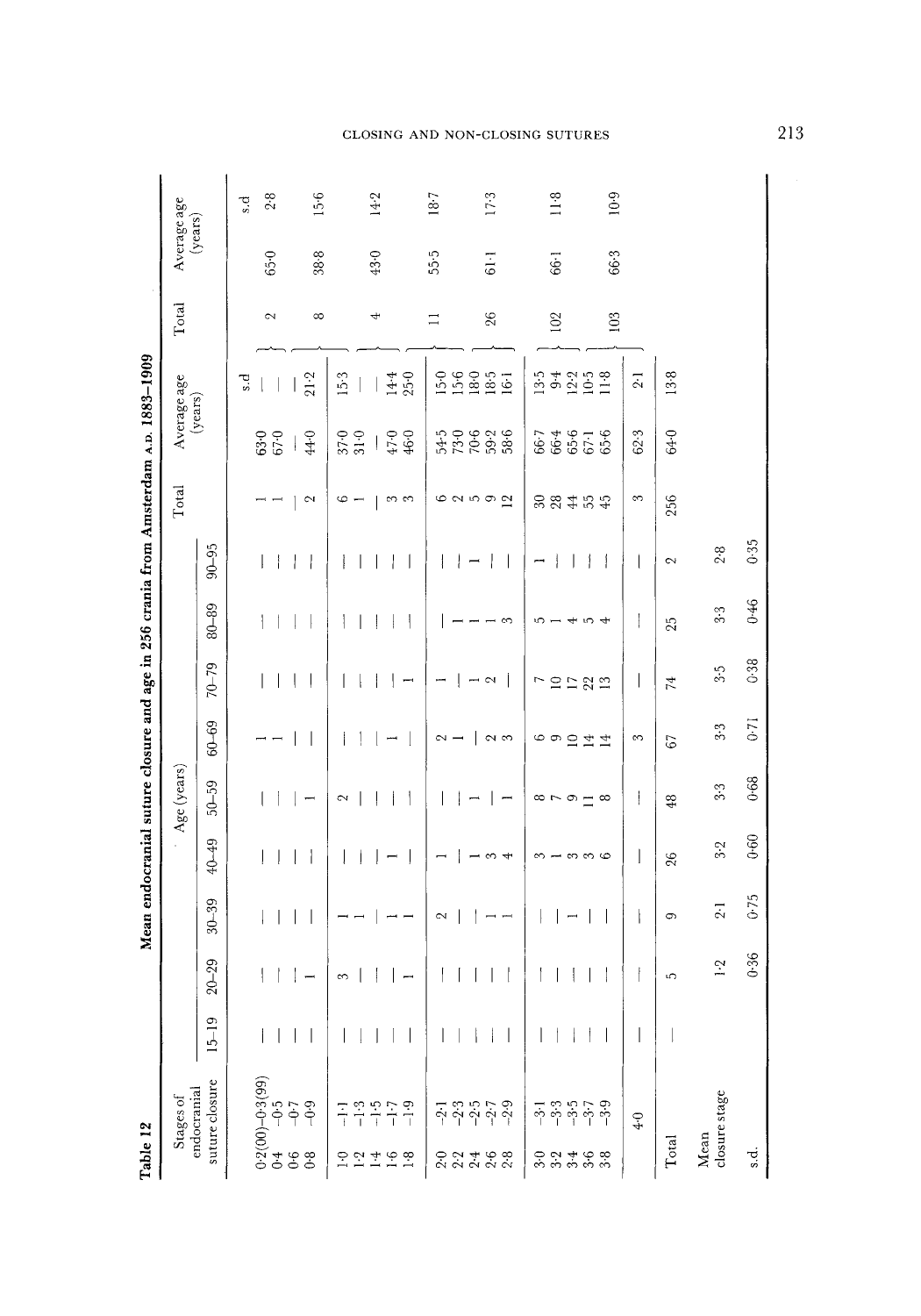| Table 13                                                                                                      |           |                 | Nemeskéri, 1970) |                         |             |                       |                                 |                    |           |                              | Mean endocranial suture closure and age in 285 crania from Hungary A.D. 1955/56 (based on Acsádi & |                 |          |                        |
|---------------------------------------------------------------------------------------------------------------|-----------|-----------------|------------------|-------------------------|-------------|-----------------------|---------------------------------|--------------------|-----------|------------------------------|----------------------------------------------------------------------------------------------------|-----------------|----------|------------------------|
| Stages of                                                                                                     |           |                 |                  |                         | Age (years) |                       |                                 |                    |           |                              | Average                                                                                            |                 |          |                        |
| suture closure<br>endocranial                                                                                 | $15 - 19$ | $20 - 29$       | $30 - 39$        | 40-49                   | $50 - 59$   | $60 - 69$             | $70 - 79$                       | $80 - 89$          | $90 - 95$ | Total                        | (years)<br>age                                                                                     | Total           |          | Average age<br>(years) |
| $0.2(00)-0.3(99)$<br>$-9.5$<br>$-0.9$<br>688                                                                  |           |                 |                  |                         |             | 1                     | i                               |                    |           | $\sim$ $\sim$ $\sim$         | 2235                                                                                               |                 |          |                        |
| $-7.7777$<br>2229                                                                                             |           | 2               |                  | $\sim$ 10               |             |                       |                                 |                    |           | mmm <del>d</del> 00          | 355<br>$43\,$<br>45                                                                                | $\approx$       | 28.6     | s.d.13.1               |
|                                                                                                               |           | Z<br>S          |                  |                         |             |                       |                                 |                    |           | ↤                            | ສ ຊ ສ                                                                                              | 29              | 43.7     | 14.5                   |
| $\frac{1}{7}$ $\frac{3}{7}$ $\frac{5}{7}$ $\frac{5}{7}$ $\frac{5}{7}$ $\frac{9}{7}$<br>O O 4 6 8<br>ひ ひ ひ ひ ひ |           |                 |                  | iO,                     | S<br>$\sim$ |                       |                                 |                    |           | $\varphi \sim \varpi \varpi$ | 99                                                                                                 | $\overline{17}$ | $49 - 1$ | 164                    |
| ှာ ကို ကို ကို ကို<br>ကို ကို ကို ကို ကို<br>$3-0$                                                            |           |                 | 4<br>ణ           | $\supseteq$<br>223<br>4 | 1000R       | <u>ဖေ ထ ၊ က</u><br>26 | $\sim \infty$<br>$\approx$<br>4 | $\sim$<br>S        |           | <b>22385</b>                 | 88855                                                                                              | 162             | $60-0$   | 13-2                   |
| $\ddot{q}$                                                                                                    |           | 2               |                  | 5                       | $\supseteq$ | $\overline{1}$        | 23                              | $\circ$            |           | $\overline{6}$               | 65                                                                                                 | $\overline{6}$  | 65.4     | $14-1$                 |
| Total                                                                                                         | 5         | $\overline{19}$ | $\overline{21}$  | 38                      | 58          | $\overline{z}$        | 55                              | $\frac{\infty}{2}$ | ļ         | 285                          | 57.2                                                                                               |                 |          |                        |
| closure stage<br>Mean                                                                                         | 0.9       | $2-6$           | 2.9              | 3.3                     | $3-4$       | $3-6$                 | 3.7                             | 3.7                |           |                              |                                                                                                    |                 |          |                        |

W. R. K. PERIZONIUS

214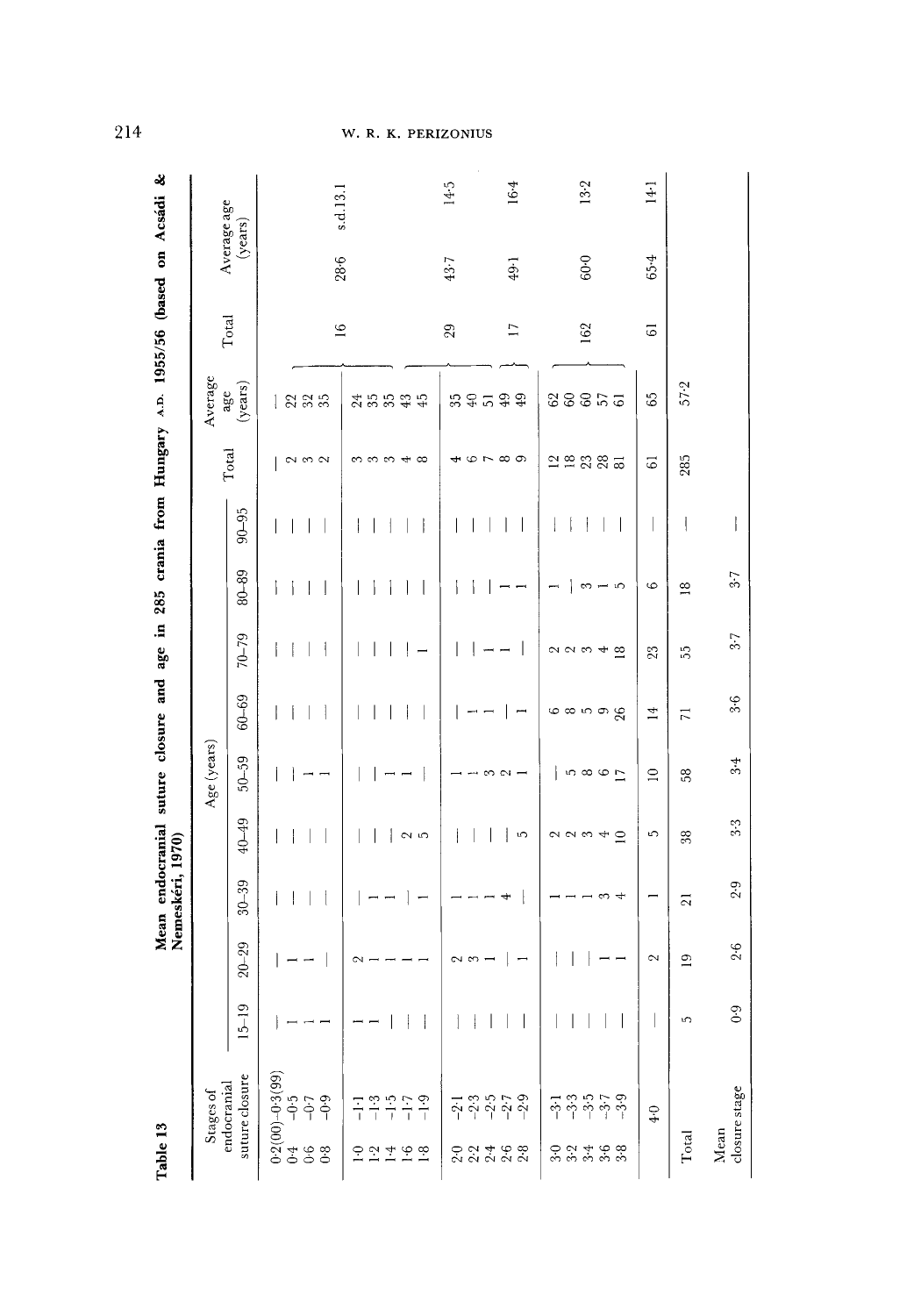In comparing Tables 12 and 13 it can first be noticed that the Hungarian sample is composed of younger individuals. The average age of the total sample is almost seven years lower (57-2 against 64.0) and the percentage of individuals younger than fifty is higher  $(83/285 = 29\%$  against  $40/256 = 16\%)$  than in the Amsterdam sample. If the average ages belonging to the successive endocranial closure stages are compared it appears that with the Hungarian sample the ages increase with the stages in a more parallel way. This may be in agreement with the fact that the endocranial closure index is only positively correlated with age in the categories below fifty (Table 7). For this reason the better parallel can indeed be expected with the younger Hungarian sample.

Another difference between both samples is more difficult to explain, namely that in the Hungarian crania higher mean closure stages are found in every age-group. This may be related to the fact that the Hungarians died in 1955/56 while the Amsterdam inhabitants died between 1883 and 1909. The possibility of a secular trend caused by the rapidly changing way of life in the 20th century cannot be excluded (Bocquet-Appel & Masset, 1982). If so, the Amsterdam material is a better reference collection for the study of historic and prehistoric crania than the Hungarian sample.

### **6. Discussion**

The fact that suture closure is found not to be (positively) correlated with age in individuals who died after fifty need not be a surprise. Many authors have pointed to discrepancies and some have consequently doubted the reliability of suture closure as an age indicator. However, none of these critics abandoned the starting-point that if any correlation with age at death existed it had to be a positive one. This is even more noteworthy because in several publications the phenomenon of extremely old individuals with many open sutures is discussed. There are, for example, the crania of four Dutchmen, aged over hundred years, but with open sutures, described by J. B. Davis (1867), a case recently referred to by Powers (1962). Also Bolk (1926) has noticed and discussed the same feature. The above results suggest that these aged individuals with open sutures were not merely rare exceptions. There must be some underlying mechanism. The cranium may become thinner, but sutures, once ossified, do not open again. The question forces itself whether selection does occur. Do individuals with open sutures have more chance to grow old? And if so, to what extent do similar selective mechanisms occur in relation to other age indicators? Is that why the ninety year olds are always missing from (pre)historic populations? There are too many questions to answer at this moment. Other reference collections should be studied first in order to determine whether the above findings do have a more general validity.

## **7. Conclusion**

The present study indicates new possibilities for suture closure to contribute to one of the essential foundations of paleodemography: age estimation. The study illustrates that by more detailed studies (in this case the examination of different subsamples and of individual suture sections) some new life can be breathed even into a subject like suture closure. It is evident that, before several age indicators are combined into "complex methods" (Acsádi & Nemeskéri, 1970), as much information as possible about the separate age indicators has to be accumulated. This information can be obtained only by investigating skeletal material of known age. The few unique reference collections at our